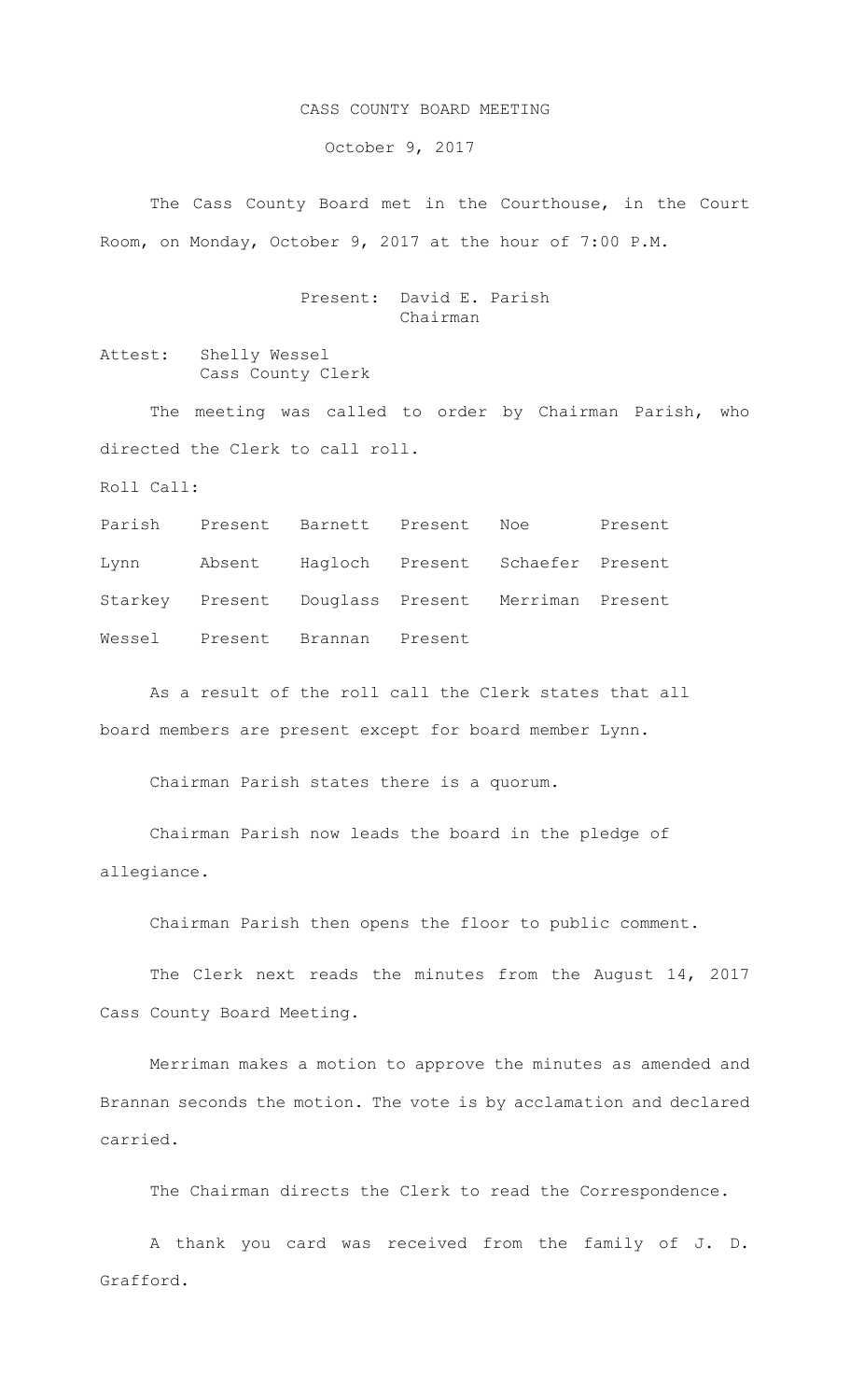Chairman Parish next calls for reports from the standing committees:

Clerk Wessel, reporting for the Courthouse and Jail committee, reports the committee met on October 5th and approved all bills as presented.

Hagloch reports the Road and Bridge committee met on October 2nd and approved all bills.

Tim Icenogle thanks the board for their continuing support. Icenogle has been the Cass County Highway Engineer for 20 years as of October 1st.

Merriman, Chairman of the Public Safety, Environment and Housing Committee, reports the committee met September 25th.

Merriman reports Animal Control met on September 28<sup>th</sup>. Fifteen dogs were picked up, eleven were returned to owners, one was adopted, and three were euthanized.

Animal Control was alerted that someone had moved out of state and abandoned their pets.

The fiscal year 2018 budget was adopted.

Brannan, reporting for the Housing Committee, reports the Virginia affordable housing project has been approved by the Illinois Housing Development Authority.

Brannan, reporting for the Health Board, reports the committee met September 27th. The evaluation for Teresa Armstrong, the Public Health Administrator, is upcoming.

Barnett mentions he and Parish spoke to Chris Troxell, the Mason County EMS Director, regarding the proposed ambulance service. The Hospital CFO did a workup and determined it is not financially feasible for Cass County to use their service. Barnett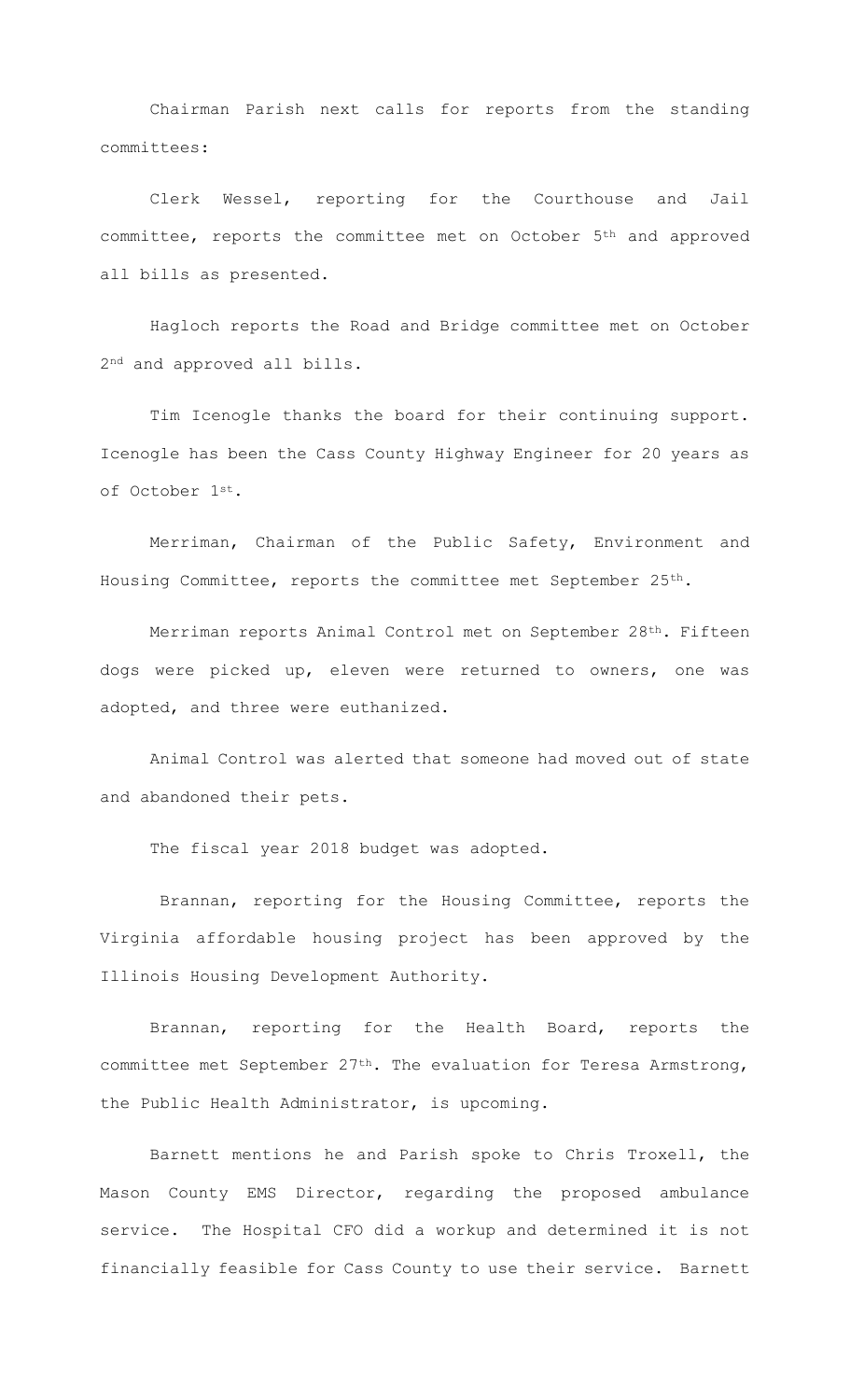is planning to speak to Heath White, the City of Beardstown Fire Chief, to discuss options.

The Menard County Ambulance Director told Alex Snedeker he would be happy to meet with the committee.

Barnett notes Menard County's ambulance levy is \$750,000, while ours is only \$300,000. A potential solution would be to raise the ambulance levy.

Barnett requested Vicki DeFord, the E-9-1-1 Coordinator, track the number of calls transferred to MECCA for the last four years.

Merriman, reporting for the Supervisor of Assessment's Committee, reports the committee met September 18th. The Township Supervisors attended the meeting and there was a positive response to the possibility of the County taking over the assessments. The committee will meet again October 30th.

Schaefer, reporting for the Policies and Procedures Committee, reports Hagloch reviewed the Employee Policy Manual and found some formatting inconsistencies. It is recommended that copies of the Policy Manual and evaluation forms be given to county officers for approval.

Clerk Wessel reports she spoke with Mark Bell and Jane May regarding liability questions in the event of inconsistent enforcement of policies among offices.

Hagloch, reporting for the Insurance and Bonds Committee, reports both unions have approved the new insurance rates.

Michael Kirchner, Insurance Risk Manager, held a meeting with employees to discuss the new rates.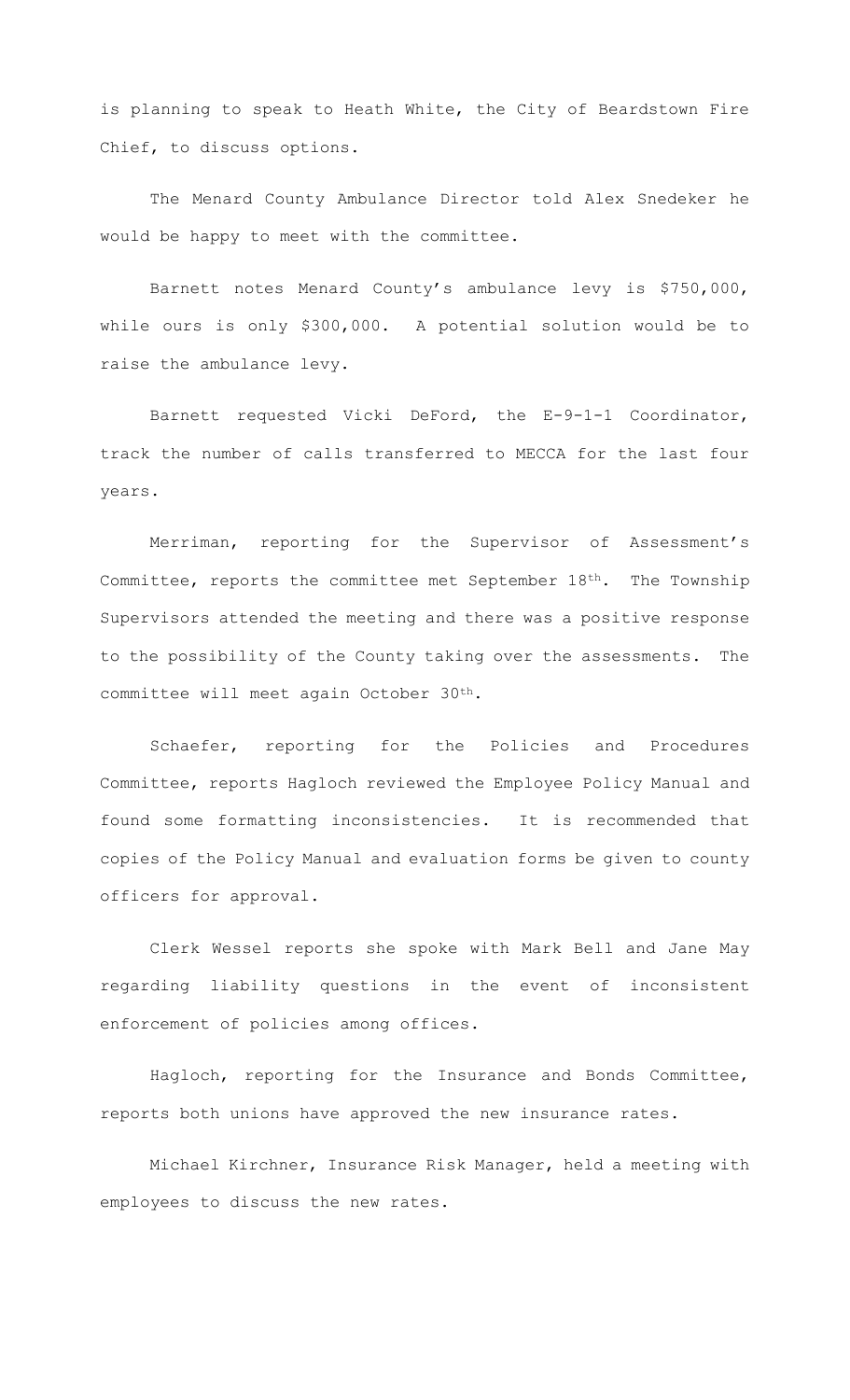Hagloch, reporting for the E-9-1-1 Committee, reports the committee met September 25th and approved all bills.

There are no reports from the following committees:

Housing

Finance and Judiciary

Legislative

Liquor Control

Economic Development

Rural Water

Mental Health

Resource Conservation

O.E.D.C.

O.E.D.C. Tourism

Beardstown T.I.F.

Cooperative Extension

MCS Community Services

The Board next moves on to new business.

The Clerk presents the appointments to various drainage districts, Beardstown Rural Fire District, Cass Rural Water District No. 1, and the E-9-1-1 Board. Appointments are also presented for the Open Meeting Act Designee, Freedom of Information Act Officer, and Americans with Disabilities Act Administrator. A motion to approve the appointment is made by Brannan and seconded by Barnett. The vote is by acclamation and declared carried.